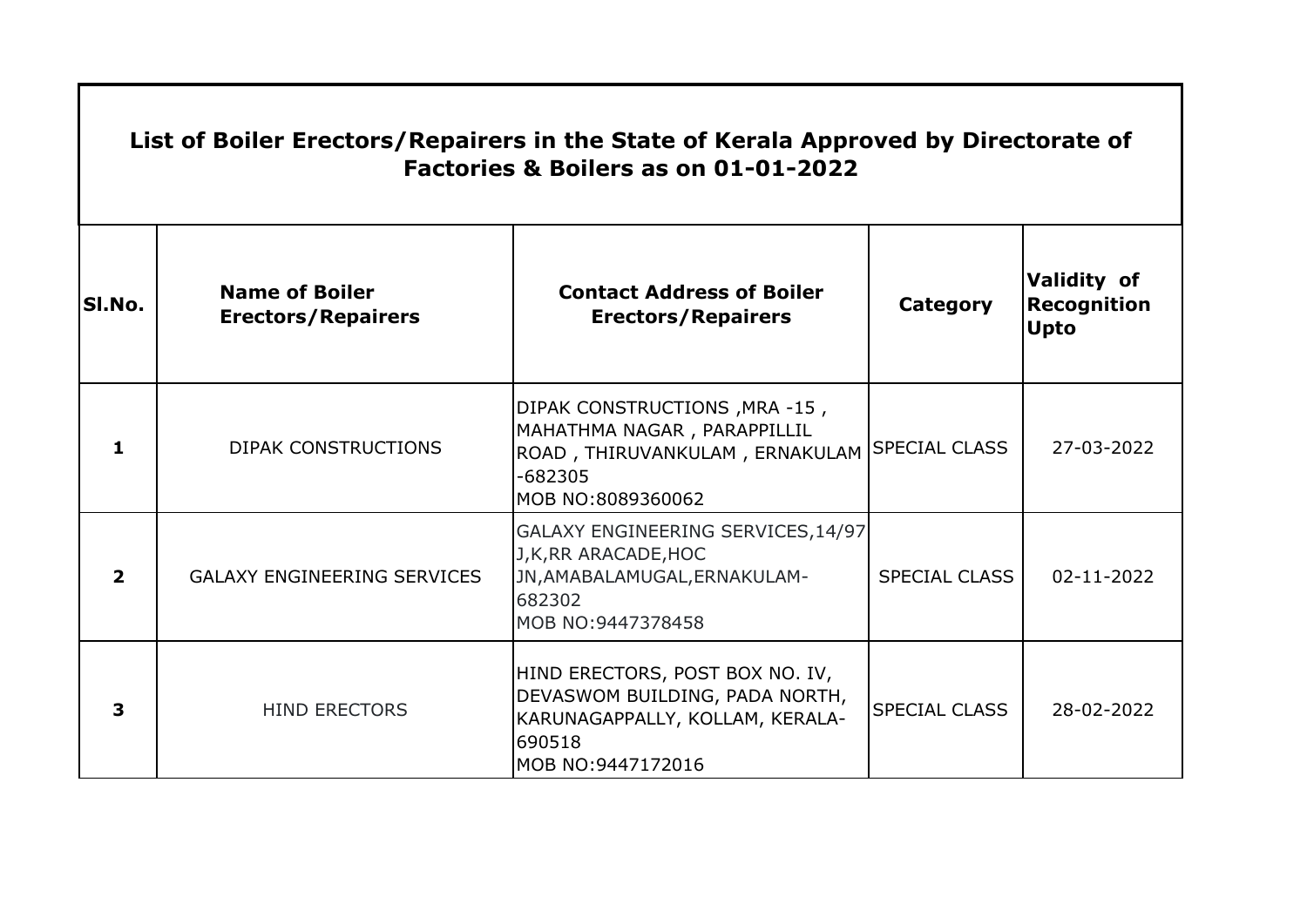| 4                | MBM ENGINEERING WORKS                | MBM ENGINEERING WORKS,<br>MATTATHIL, PERINGALA. P.O.,<br>KUMARAPURAM, ERNAKULAM DIST.,<br>LERALA - 683 565<br>MOB NO:9947023539                        | <b>SPECIAL CLASS</b> | 03-08-2021 |
|------------------|--------------------------------------|--------------------------------------------------------------------------------------------------------------------------------------------------------|----------------------|------------|
| 5                | Popular Engineeering and Contractors | Popular Engineeering and<br>Contractors, Bldg No: III-266<br>A, Ragam, Eloor North, Udyogamandal P<br>O, Aluva, Ernakulam-683501<br>MOB NO:9847625972  | SPECIAL CLASS        | 26-05-2022 |
| 6                | Prayaga Engineering Constructors     | Prayaga Engineering<br>Constructors, Palakkattu House Rajagiri<br>Vally Kakkanadu Pin 682 039<br>MOB NO:9847048156                                     | <b>SPECIAL CLASS</b> | 17-06-2022 |
| 7                | S K BOILERS PVT LTD                  | S K BOILERS PVT LTD, IX/526 & 527,<br>HILL PALACE ROAD, KARINGACHIRA,<br>IRUMPANAM P.O, KOCHI-682309 MOB<br>NO:9447182264                              | <b>SPECIAL CLASS</b> | 28-02-2022 |
| 8                | <b>TECHNOCRATS</b>                   | TECHNOCRATS, KANDANAD P.O.<br>THIRUVAMKULAM (VIA) ERNAKULAM<br>DIST. PIN-682305<br>MOB NO:9895761515                                                   | SPECIAL CLASS        | 26-05-2022 |
| $\boldsymbol{9}$ | THYAGI WELDERS AND FABRICATORS       | <b>THYAGI WELDERS AND</b><br>FABRICATORS, LOTUS COMPLEX,<br>OPPOSITE GEB OFFICE,<br>DHRANGADHRA, SURENDRANAGAR<br>(DIST.) GUJARAT<br>MOB NO:7600206868 | <b>SPECIAL CLASS</b> | 27-12-2022 |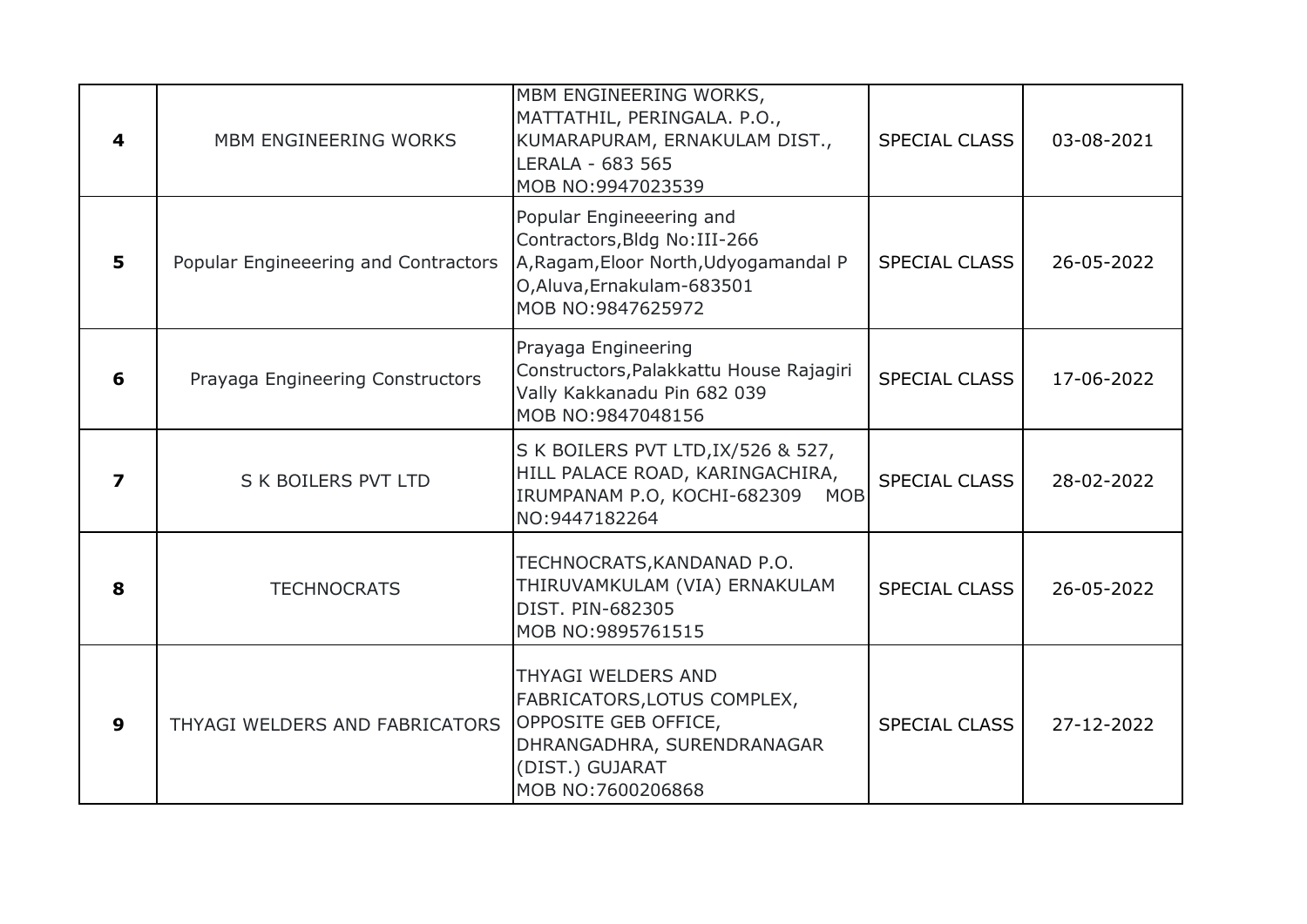| 10 | M/s. Kutty Brothers                                 | M/s. Kutty Brothers, No.109 & 110,<br>Tass Industrial Estate, Ambattur,<br>Chennai - 600 058.<br>MOB NO:9940625615                                                                                     | <b>SPECIAL CLASS</b> | 30-09-2022 |
|----|-----------------------------------------------------|--------------------------------------------------------------------------------------------------------------------------------------------------------------------------------------------------------|----------------------|------------|
| 11 | MEC ENGINEERS (INDIA)                               | MEC ENGINEERS (INDIA), Airapuram<br>P.O , Keezhillam, Perumbavoor, Cochin-<br>683541<br>MOB NO:9946040147                                                                                              | CLASS 1              | 07-11-2022 |
| 12 | <b>TECH STEEL ENGINEERING</b><br><b>CONTRACTORS</b> | <b>TECH STEEL ENGINEERING</b><br>CONTRACTORS, XXII, PARAMESWARATH<br>HOUSE, PARAPPILLIL ROAD, HILL<br>PALACE,<br>THIRUVAMKULAM.P.O, ERNAKULAM<br>(DIST) KERALA. Pin code: 682 305<br>MOB NO:8075913247 | CLASS 1              | 12-01-2024 |
| 13 | R.J Enterprises                                     | R. J Enterprises, Okkal P.O,<br>Perumbavoor, 683550, Ernakulam Dist<br>MOB NO:9847057102                                                                                                               | CLASS 1              | 16-11-2021 |
| 14 | SIGMA TECHNICAL SERVICES                            | SIGMA TECHNICAL SERVICES A.A.K<br>BUILDING, OPP. GOVT<br>POLYTECHNIC, H.M.T. ROAD,<br>KALAMASSERY, KOCHI-683104<br>MOB NO:9539821335                                                                   | CLASS <sub>1</sub>   | 18-01-2023 |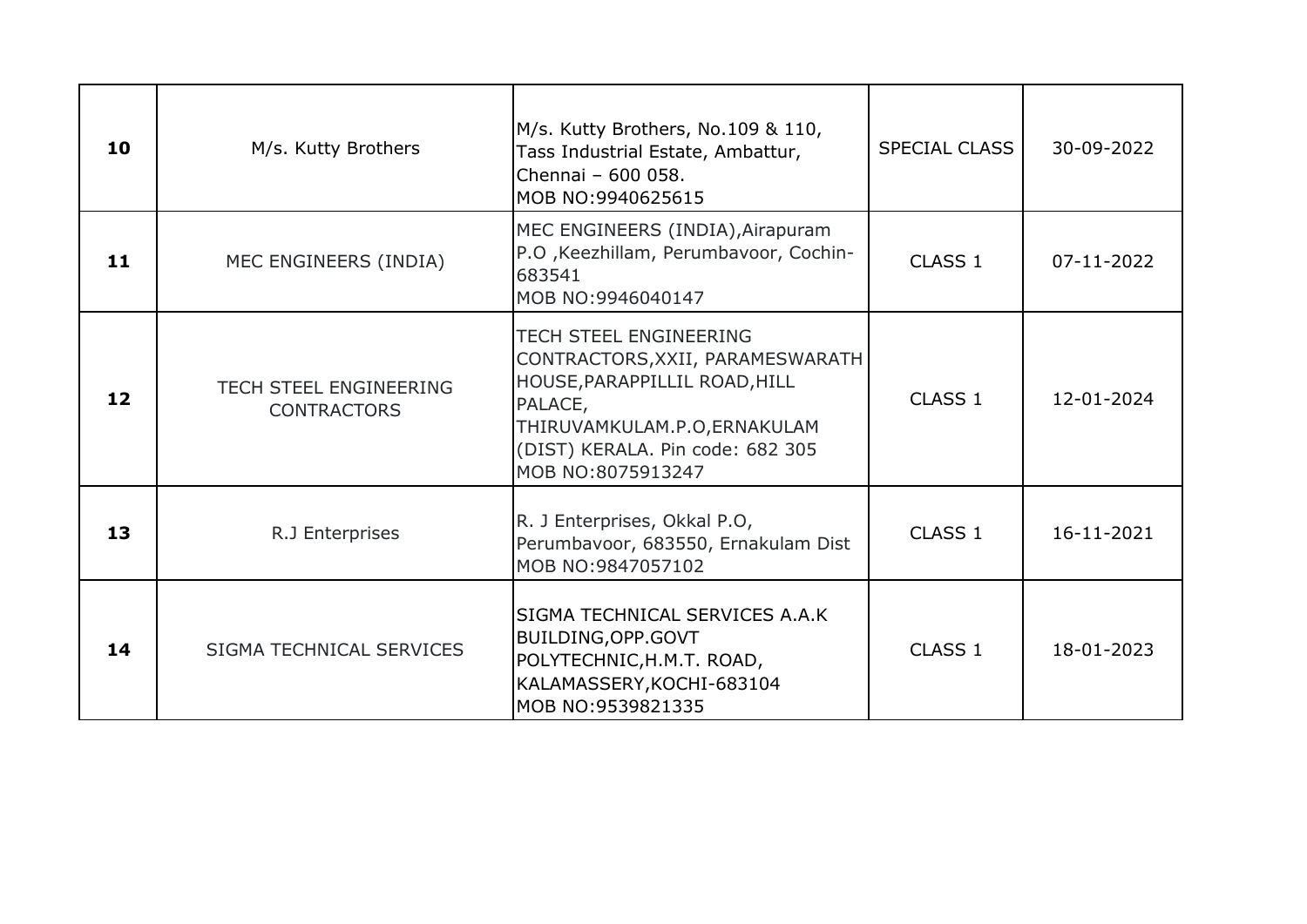| 15 | NEW BOILERS ENGINEERING                  | NEW BOILERS ENGINEERING , BLOCK<br>NO 499 KALLAR POST IDUKKI KERALA<br>685552<br>MOB NO:9447967851                             | CLASS 1            | 15-01-2023       |
|----|------------------------------------------|--------------------------------------------------------------------------------------------------------------------------------|--------------------|------------------|
| 16 | <b>FACT Enginerring Works</b>            | <b>FACT Engineering Works, Industrial</b><br>Estate, Palluruthy, Kochi, 682006<br>MOB NO:9446612340                            | CLASS <sub>1</sub> | 26-09-2022       |
| 17 | Devi Engineering Works                   | Devi Engineering Works, Hind Nivas,<br>Tc7/16, Kanjirampara P.O, Trivandrum-<br>695030<br>MOB NO:9387761173                    | CLASS 1            | 12-01-2023       |
| 18 | <b>Keetticka Metals and Fabrications</b> | Keetticka Metals and Fabrications<br>Chemmanda, Karalam, Irinjalakuda,<br>Thrissur, 680711<br>MOB NO:9072895686                | <b>CLASS II</b>    | 07-12-2022       |
| 19 | <b>G S CONSTRUCTIONS</b>                 | <b>G S CONSTRUCTIONS,</b><br>SADALAYAM, THODIYOOR NORTH P<br>O, VENGARA, KARUNAGAPPALLY690523<br>MOB NO:9048352261             | <b>CLASS II</b>    | $21 - 11 - 2022$ |
| 20 | SHAMIL ENGINEERING WORKS                 | SHAMIL ENGINEERING WORKS<br>MOOTTOLI KAKKODI PO KOZHIKODE -<br>673611<br>MOB NO:9847304036                                     | <b>CLASS II</b>    | 13-10-2022       |
| 21 | Ra Technical Services Pvt. Ltd.          | Ra Technical Services Pvt. Ltd., 22/806<br>VISRANTHI, VIVEKANANDA COLONY<br>KUNNATHUMEDU, PALAKKAD 678551<br>MOB NO:8547299510 | <b>CLASS II</b>    | 24-02-2023       |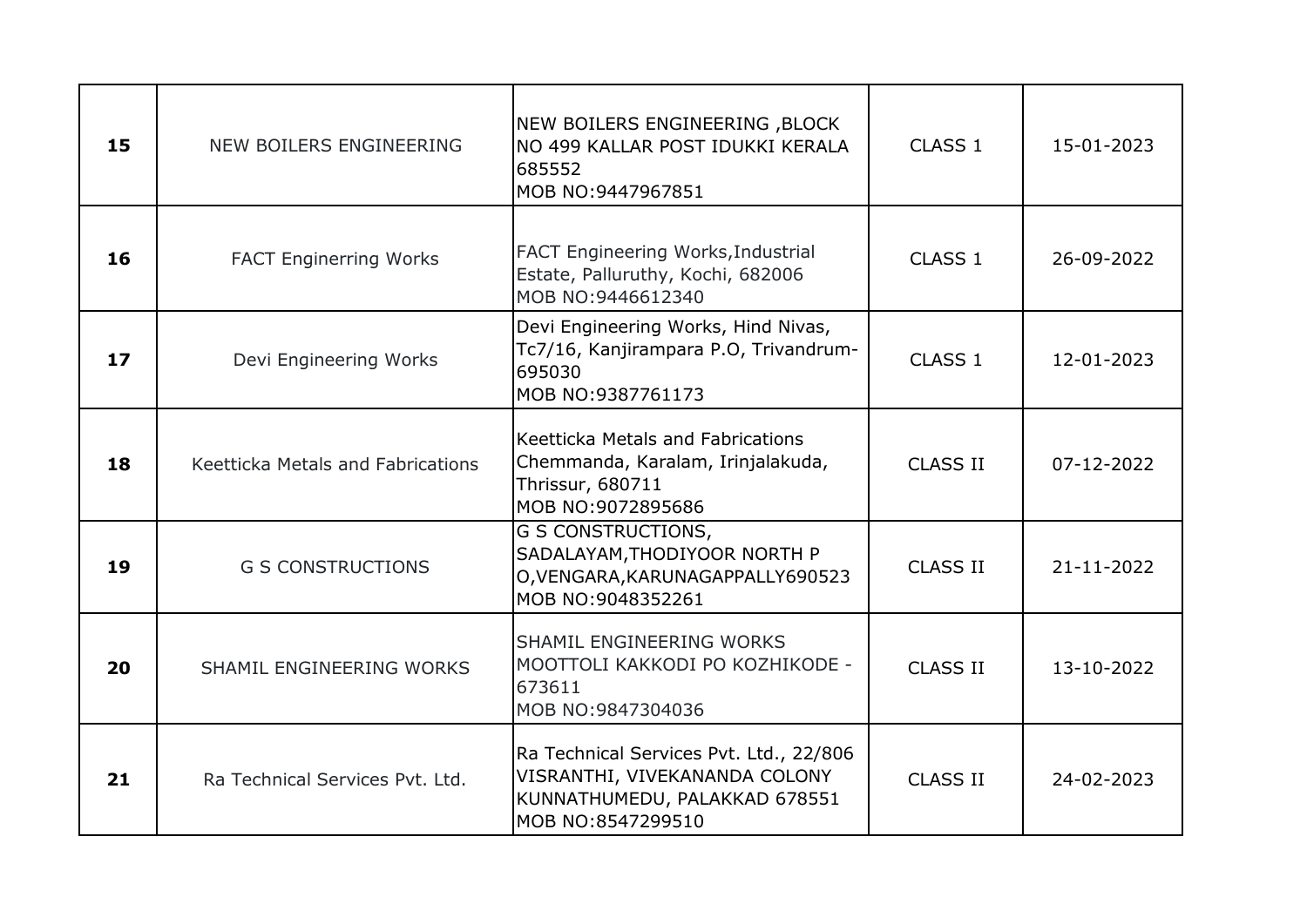| 22 | <b>BHARATHA INDUSTRIES</b>              | BHARATHA INDUSTRIES, THAYAMBALLY<br>HOUSE, PUTHIYAPARAMBA, PO<br>CHIRAKKAL, KANNUR 670011<br>MOB NO:9846695194                                                                           | <b>CLASS II</b> | $11 - 10 - 2022$ |
|----|-----------------------------------------|------------------------------------------------------------------------------------------------------------------------------------------------------------------------------------------|-----------------|------------------|
| 23 | ROYAL TECH BOILERS                      | ROYAL TECH BOILERS, BUILDING NO<br>514A KARUKUNNU U C COLLEGE P O<br>ALUVA 683102 ERNAKULAM KERALA<br>MOB NO:9645700595                                                                  | <b>CLASS II</b> | 07-03-2022       |
| 24 | <b>ENERGY TECH SALES &amp; SERVICES</b> | <b>ENERGY TECH SALES &amp; SERVICES,</b><br>41/1034, FIRST FLOOR, E T KURIAKOSE<br><b>EYE HOSPITAL BUILDING,</b><br>VEEKSHANAM ROAD, ERNAKULAM,<br>KOCHI-682018<br>MOBILE NO: 9447525889 | <b>CLASS II</b> | 06-01-2023       |
| 25 | <b>Thermal Engineers</b>                | Thermal Engineers, IX/206, Kallarakal<br>Square, AM Road, Perumbavoor,<br>Ernakulam- 683542<br>MOB NO:9388422838                                                                         | <b>CLASS II</b> | 28-11-2022       |
| 26 | <b>Essen Engineering Works</b>          | Essen Engineering Works, Door No<br>5/476 Bharth Tower, Near<br>Mundathicode Church, Mundathicode,<br><b>Thrissur, 680595</b><br>MOB NO:9447670036                                       | <b>CLASS II</b> | 28-11-2022       |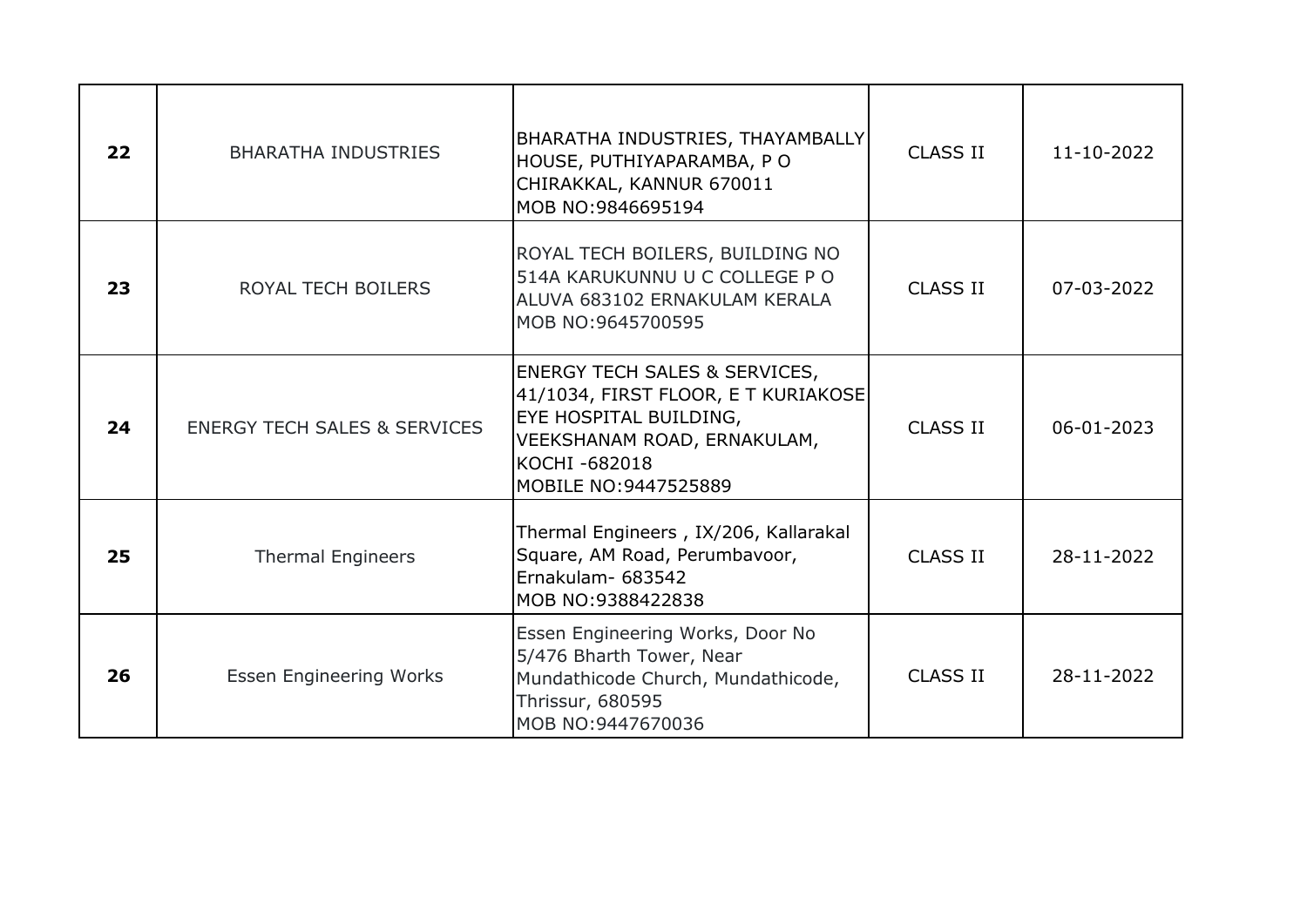| 27 | M/s STEEL CRAFTS ENGINEERING<br><b>CONSTRUCTIONS</b> | M/s STEEL CRAFTS ENGINEERING<br>CONSTRUCTIONS, 2/450 A, CHETHICODE<br>P.O, KANJIRAMATTOM, ERNAKULAM-<br>682315<br>MOB NO:                                                  | <b>CLASS II</b>  | 03-01-2023 |
|----|------------------------------------------------------|----------------------------------------------------------------------------------------------------------------------------------------------------------------------------|------------------|------------|
| 28 | JAYA SARV-O-STEAM BOILERS                            | JAYA SARV-O-STEAM BOILERS SF NO.<br>472, MALUMICHAMPATTI ROAD,<br>CHETTIPALAYAM, COIMBATORE - 641<br>201.<br>MOB NO:9443054329                                             | <b>CLASS II</b>  | 31-03-2023 |
| 29 | ARC Engineering & Consultants                        | ARC Engineering & Consultants, Room<br>No 1230, Kakkarakal house, Tullichery,<br>PO Civil Station, Kannur 670002<br>MOB NO:9544230976                                      | <b>CLASS III</b> | 23-11-2022 |
| 30 | S S TECHNO SERVICES                                  | S S TECHNO SERVICES<br>VATTAPARAMBIL, T V PURAM P.O.,<br>VAIKOM, KOTTAYAM - 686606<br>MOB NO:9847687709                                                                    | <b>CLASS III</b> | 24-02-2023 |
| 31 | ISOTECH INSPECTION SERVICES                          | <b>ISOTECH INSPECTION SERVICES</b><br>Building No 1A, Ward No 1, Lekshmi<br>Nivas Compound, Thottakom P.O,<br>Vaikom, Kottayam DIST, 686607<br><b>MOB</b><br>NO:9323204006 | <b>CLASS III</b> | 19-06-2022 |
| 32 | RAJ ENGINEERING CONTRACTORS                          | RAJ ENGINEERING CONTRACTORS<br>VATHISSERIL HOUSE, MATTOM NORTH,<br>THATTARAMBALAM. P.O., MAVELIKARA-<br>3, ALAPPUZHA DISTRICT<br>MOB NO:9447952126                         | <b>CLASS III</b> | 15-02-2023 |